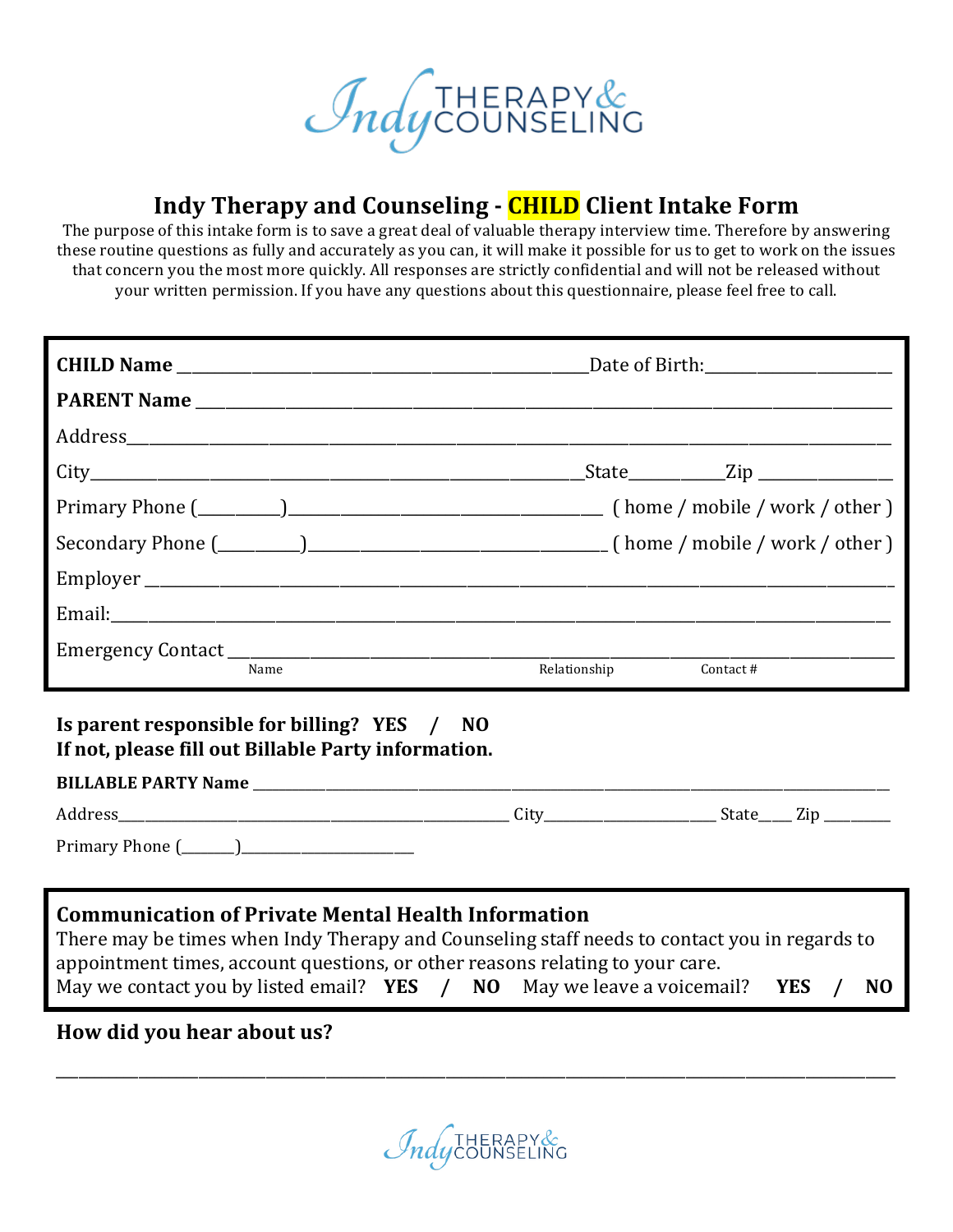#### **Behavioral Excesses:**

What does your child currently do too often, too much, or at the wrong times that gets him/her in trouble? Please list all the behaviors you can think of.

#### **Behavioral Deficits:**

What does your child fail to do as often as you would like, as much as you would like, or when you would like? Please list all the behaviors you can think of.

#### **Behavioral Assets:**

What does your child do that you like? What does he/she do that other people like?

#### **Others Concerns:**

Do you have any other concerns about your child or your family that you have not mentioned yet?

#### **Treatment Goals:**

From your preceding list of your child's behavior and your family concerns, what problem behaviors do you want to see change FIRST: and how much must they change for you to be satisfied?

### **Family History:**

The name of the child's biological parents:

Mother: \_\_\_\_\_\_\_\_\_\_\_\_\_\_\_\_\_\_\_\_\_\_\_\_\_\_ Father: \_\_\_\_\_\_\_\_\_\_\_\_\_\_\_\_\_\_\_\_\_\_\_\_

Who has legal guardianship of your child? Who are other household members with your child? **Names Ages Relationship** to child

*Indycounseling*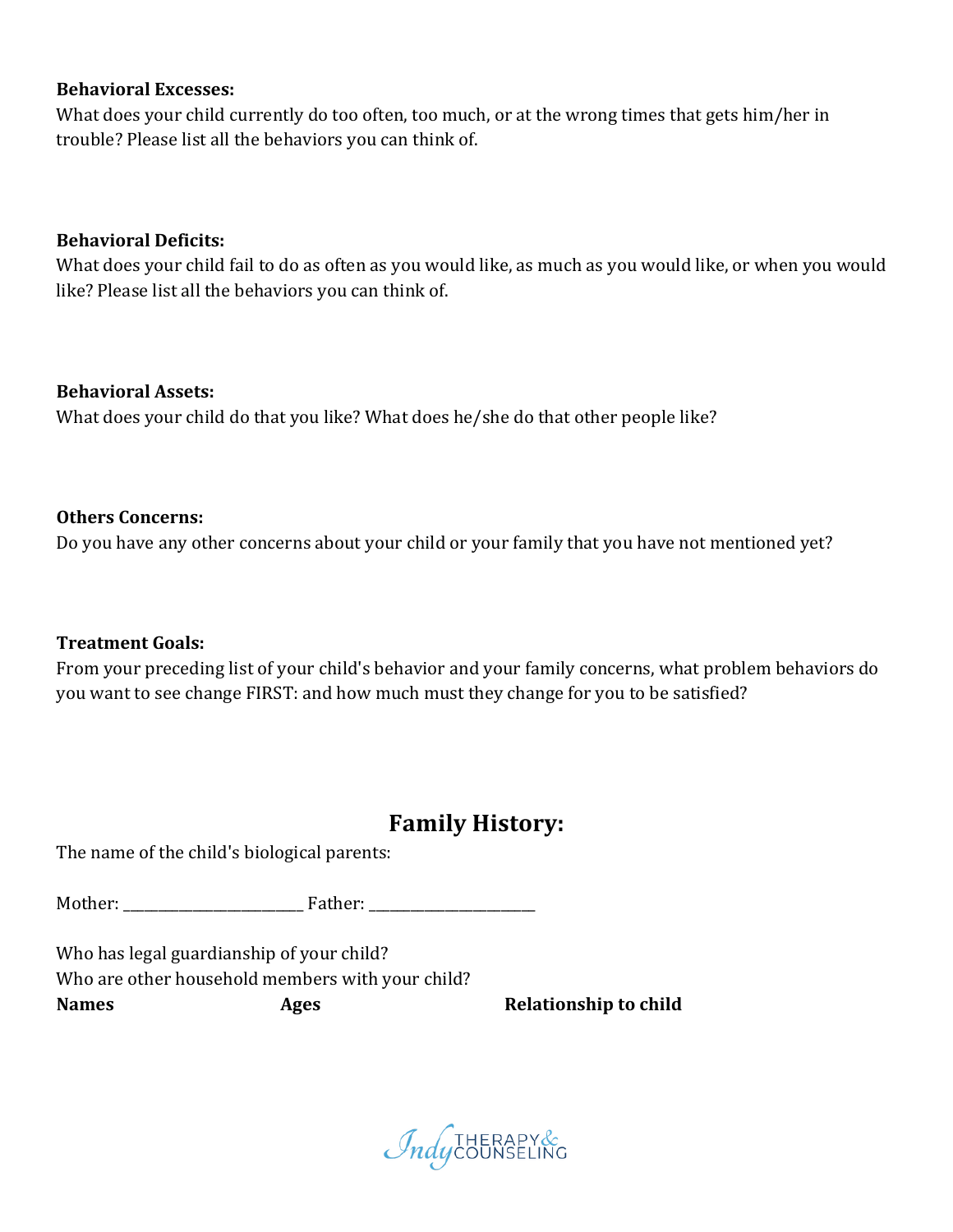Who are your child's significant others NOT living with your child? **Names Ages Relationship** to child

Please describe any past counseling that either your child or any family member has had.

Does anyone in the child's family use currently (or in the past) any type of drug, tobacco, or alcohol?  $(YES / NO)$  If yes, please describe:

### **Education History:**

What school does your child attend?

Address: 

Phone: \_\_\_\_\_\_\_\_\_\_\_\_\_\_\_\_\_\_\_\_\_\_\_\_\_\_\_\_\_\_\_\_\_\_\_ Teacher's Name: \_\_\_\_\_\_\_\_\_\_\_\_\_\_\_\_\_\_\_\_\_\_\_\_\_\_\_\_\_\_\_\_\_ Current Grade: \_\_\_\_\_\_

What does your child's teacher say about him/her?

Other schools attended (including pre-school):

Has your child ever repeated a grade? If so which one(s)?

Has your child ever received special education services?

Has your child experienced any of the following problems at School?

| Fighting              | Lack of friends                       | Drug/Alcohol    | Detention   |  |
|-----------------------|---------------------------------------|-----------------|-------------|--|
| Suspension            | <b>Learning Disabilities</b>          | Poor attendance | Poor grades |  |
| Gang influence        | Incomplete homework Behavior problems |                 |             |  |
| <i>Indycounseling</i> |                                       |                 |             |  |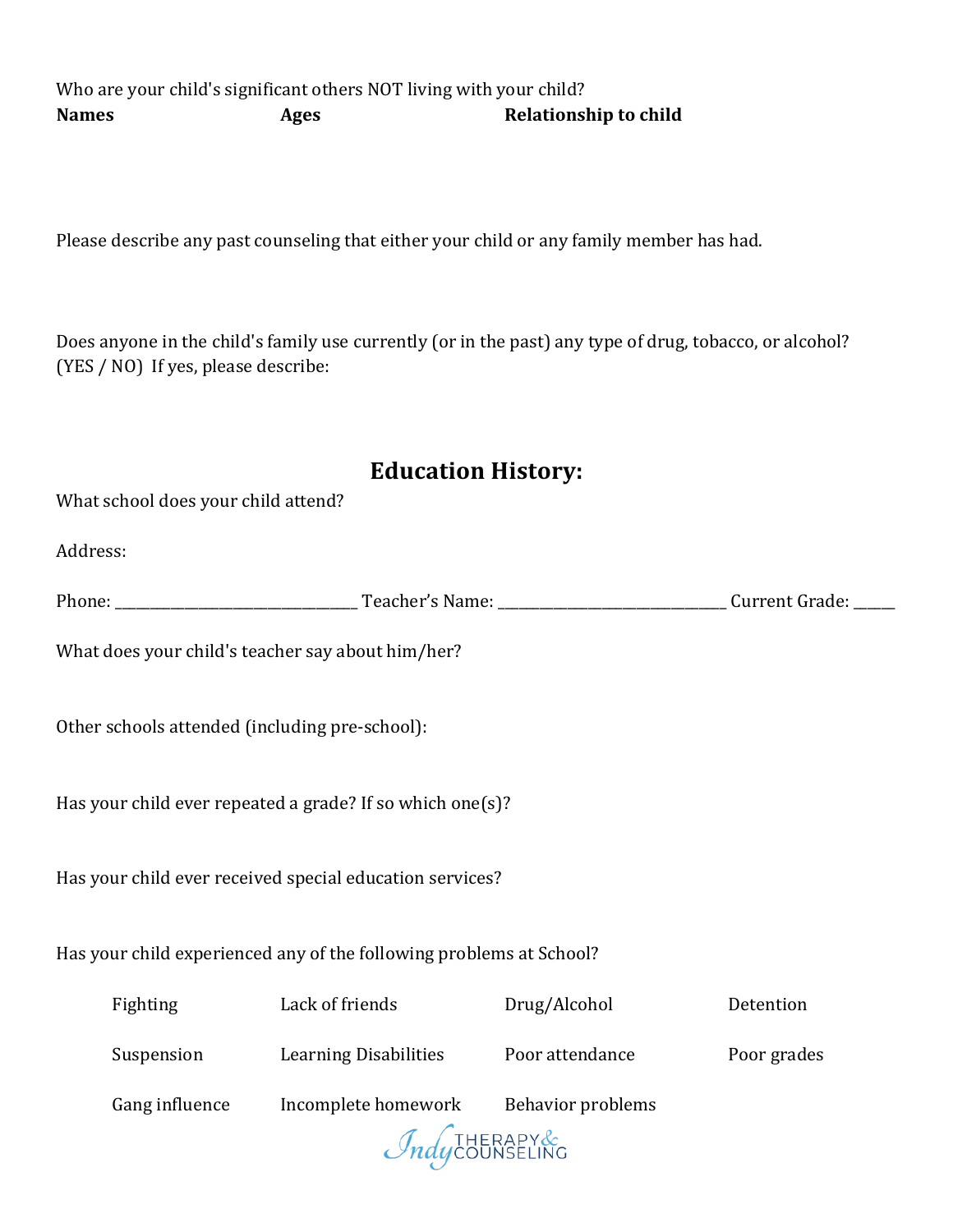## **Medical History:**

What is the name of your child's primary care physician? \_\_\_\_\_\_\_\_\_\_\_\_\_\_\_\_\_\_\_\_\_\_\_

Address: \_\_\_\_\_\_\_\_\_\_\_\_\_\_\_\_\_\_\_\_\_\_\_\_\_\_\_\_\_\_\_\_\_\_\_ Phone: \_\_\_\_\_\_\_\_\_\_\_\_\_\_

Date of your child's last medical examination:

Did the child's mother smoke tobacco or use any alcohol, drugs or medications during the pregnancy? If so, please list which ones:

Did the child's mother have any problems during the pregnancy or at delivery? If so, please describe them:

Has your child experienced any of the following medical problems?

| A serious accident | Hospitalization       | Surgery              | Asthma |
|--------------------|-----------------------|----------------------|--------|
| A head injury      | High fever            | Convulsions/seizures |        |
| Eye/ear problems   | Meningitis            | Hearing problems     |        |
| Allergies          | Loss of consciousness |                      | Other  |

Please list any current medical problems or physical handicaps:

Please list any medications your child takes on a regular basis:

*Indycounseling*